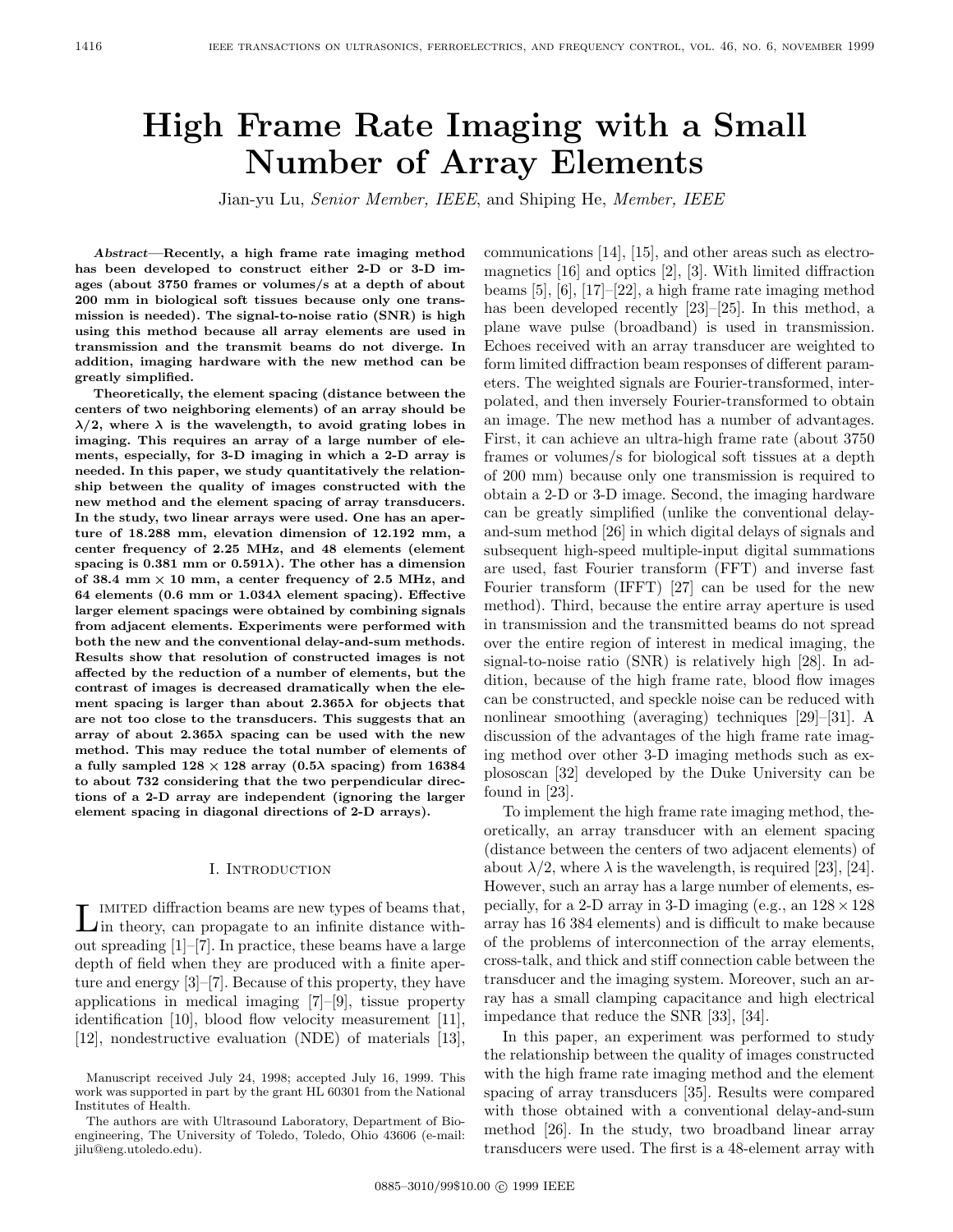a center frequency of 2.25 MHz, an aperture of 18.288 mm, an elevation length of 12.192 mm, and an element spacing of 0.381 mm  $(0.591\lambda)$ . The second has 64 elements, a dimension of  $38.4 \text{ mm} \times 10 \text{ mm}$ , a 2.5-MHz center frequency, and an element spacing of 0.6 mm  $(1.034\lambda)$ . The effective element spacings of these arrays were obtained by combining the received signals of an appropriate number of neighboring elements. Results show that resolution of images constructed with the high frame rate method is not affected by the element spacing. However, grating lobes of the line spread function of the imaging system increase with the element spacing, and the contrast of the images of the objects of an ATS tissue-equivalent phantom decreases dramatically when the element spacing is greater than about 2.365 $\lambda$  (here  $z_{\rm min}/D > 1.58$ , where  $z_{\rm min}$  is the closest distance of the constructed images to the transducer surface and D is the aperture size of transducer). Because the two perpendicular directions along a 2-D array transducer are orthogonal and independent [12], [18] (see also the simulation study of 3-D objects with a 2-D array [23]), this suggests that a 2-D array of  $2.365\lambda$  element spacing can be used with the high frame rate imaging method to construct a reasonably high quality image. This reduces the number of elements from 16 384 for a fully sampled  $(\lambda/2 \text{ spacing}) 128 \times 128 2-D \text{ array to about } 732$ that can be manufactured with the current advanced array transducer and interconnection technologies. Here, we ignore the larger element spacing in diagonal directions of both fully sampled and element-reduced 2-D arrays.)

The paper is organized as follows. In Section II, the theory of the high frame rate imaging method is briefly reviewed. The experiment results are given in Sections III. In Sections IV and V, we have a brief discussion and conclusion, respectively.

### II. THEORETICAL PRELIMINARY

Assuming that an object is illuminated with a broadband plane wave (pulse) and that a flat 1-D or 2-D array transducer is used to receive echo signals, from limited diffraction beams such as X waves, one obtains a relationship between the Fourier transform of the backscattering coefficient of biological soft tissues and the received echo signals [23], [24]:

$$
R_{k_x, k_y, k'_z}(t) = \frac{1}{2\pi} \int_{-\infty}^{\infty} \frac{A(k)T(k)H(k)}{c} \, K_{x, k_y, k'_z}^{\prime}(e^{-i\omega t}dk, \quad (1)
$$

where  $F(k_x, k_y, k_z)$  is a spatial Fourier transform of  $f(x, y, z)$  that is an object function representing the distribution of backscattering coefficients of scatterers;  $A(k)$ and  $T(k)$  are transfer functions of the transmit and receive beams, respectively;  $k = \frac{\omega}{c}$  is a wavenumber;  $\omega$  is the angular frequency;  $c$  is the speed of sound;  $t$  is time;  $k'_z = k + k_z = k + \sqrt{k^2 - k_x^2 - k_y^2}$ ;  $k_x$ ,  $k_y$ , and  $k_z$  are

wavenumbers along the  $x, y$ , and  $z$  axes, respectively; and  $H(k)$  is the Heaviside step function [27]

$$
H\left(\frac{\omega}{c}\right) = \begin{cases} 1, & \text{if } \omega \le 0\\ 0, & \text{if } \omega > 0. \end{cases}
$$
 (2)

If the object is 2-D, i.e., the object function  $f(x, y, z)$  is not a function of  $y$ , (1) can be simplified [23], [24]:

$$
R_{k_x,k'_z}^{(\text{2D})}(t) = \frac{1}{2\pi} \int\limits_{-\infty}^{\infty} \frac{A(k)T(k)H(k)}{c} F^{(\text{2D})}(k_x,k'_z) e^{-i\omega t} dk,
$$
\n(3)

where the superscript (2D) means 2-D.

From (1) or (3), the spatial Fourier transform of the object functions can be obtained from the Fourier transform of the receive signals in terms of time. Because only one transmission is required to construct either a 2-D or 3-D image, the image construction method has a potential to achieve a very high frame rate. In addition, because the FFT or IFFT can be used, the imaging system can be greatly simplified. (No digital delays and multiple-input digital summations are needed as in a conventional digital beamformer.)

Ideally, to construct images with (1) or (3), array transducers used should have an element spacing of less or equal to one-half of the wavelength concerned [23], [24]. This requires a large number of elements for a given size of an array, especially, for 2-D arrays. An array transducer of a large number of elements may have problems as discussed in the Introduction section. However, if the number of elements is reduced, quality of constructed images may be lowered. Therefore, it is important to study the trade-off between the quality of constructed images and the number of elements (or the element spacing) of an array. The following experiments will help obtain the best compromise.

### III. Experiment

In the experiment, an ATS 539 tissue-equivalent phan- $\text{tom}^1$  (Fig. 1) was used. The phantom consists of cylindrical objects of different scattering coefficients relative to the background. The contrasts of these objects are  $-15$ ,  $-10, -5, 5, 10,$  and 15 dB, respectively. In addition to the cylindrical objects, there are line objects in the phantom for testing the resolution of imaging systems. The boxes around the cylindrical objects and some of the line objects are shown in Fig. 1. The phantom has a frequencydependent attenuation of about 0.5 dB/MHz per cm and the attenuation was compensated with a time-gain control (TGC) in image constructions (see the block diagram of the data acquisition of the high frame rate method in Fig. 3 of [24]).

Two transducers were used in the experiment. One has an aperture of 18.288 mm, 2.25-MHz center frequency,

<sup>1</sup>ATS Laboratories, Inc., Bridgeport, CT.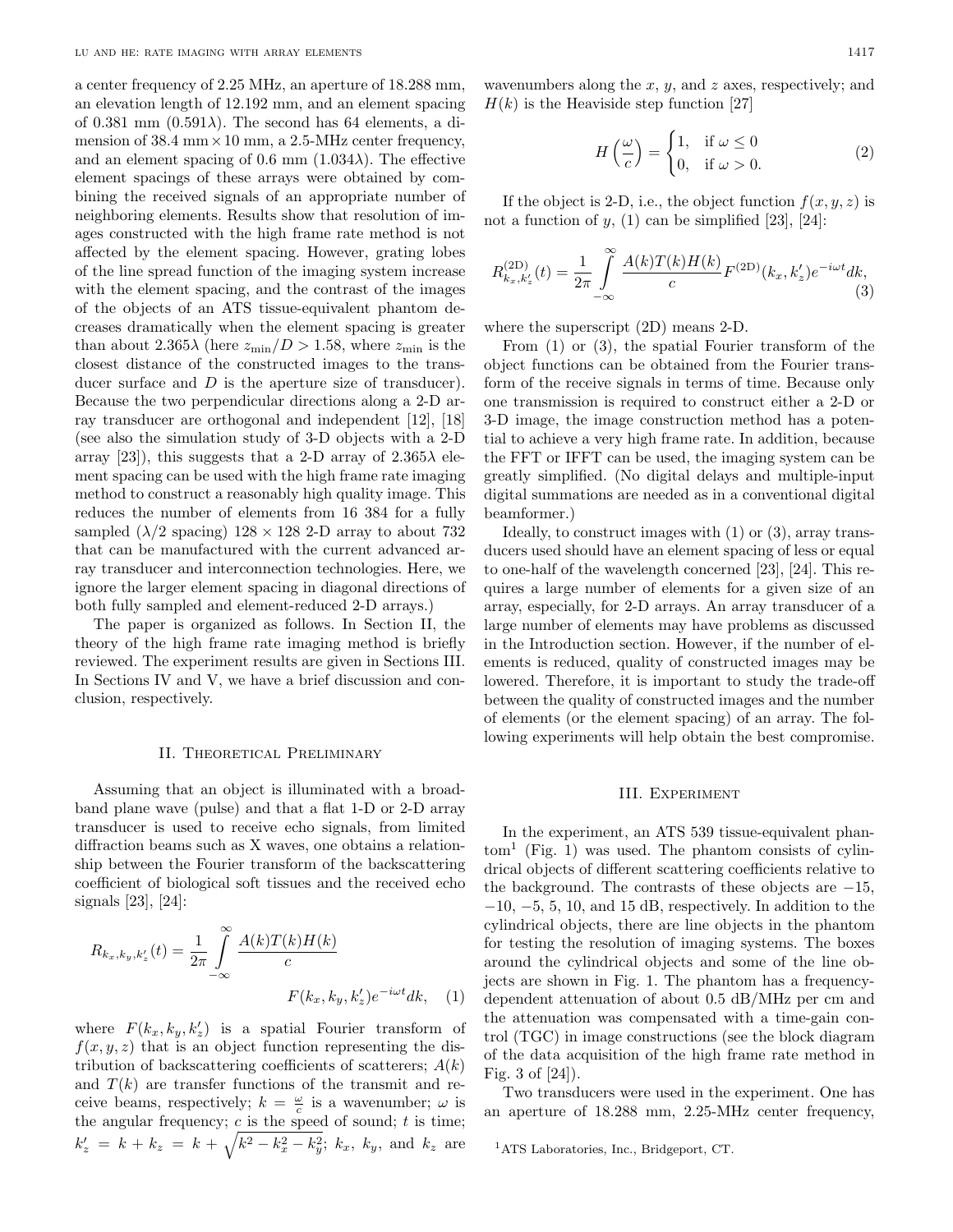

Fig. 1. A cross-section of standard ATS 539 tissue-equivalent phantom (reproduced with permission from Fig. 2 of [24]).

12.192-mm elevation dimension, an element spacing of 0.381 mm  $(0.591\lambda)$ , and 48 total elements. The other has a dimension of 38.4 mm  $\times$  10 mm, 2.5-MHz center frequency, 0.6-mm element spacing  $(1.034\lambda)$ , and 64 total elements. Both arrays have no focusing in the elevation direction, and the gap between elements is about 10% of the element spacing. For simplicity, no matching circuits were used, and, thus, the bandwidth  $(-6 \text{ dB})$  of the transducers is about 40% of their center frequency [24]. The speed of sound of the ATS rubber-based phantom is about 1.45 mm/ $\mu$ s at 23°C.

To obtain different element spacings or different numbers of elements for the arrays described previously, received signals from adjacent elements were summed. For example, to increase the element spacing from 0.591 to 1.182 $\lambda$ , signals from every two adjacent elements were combined.

Images constructed with the high frame rate imaging method at different element spacings are shown on the left-hand side of Fig. 2 for cross-sectional views of both cylindrical objects (see the first six columns with contrasts from 15 to  $-15$  dB) and a line object (see the 7th and 8th columns). Images in the first seven columns were constructed with the array of 18.288 mm (aperture) and images in the 8th column were obtained with the array of 38.4 mm (aperture). The element spacings for the images in the first seven columns are 0.591, 1.182, 1.774, 2.365, 3.547, and 4.730 $\lambda$ , respectively, from the top to the bottom rows. Notice that the two grey-scale bars (upper and lower) on the far right of Fig. 2 have different scales, and they are used for the cylindrical and line objects, respectively. In addition, in column 8, there are only three, instead of six, images. This is because from a 64-element array, summation of signals of adjacent elements produces

only arrays of an effective number of elements of 32, 16, or smaller, corresponding to an element spacing of 1.034, 2.069, and  $4.138\lambda$ , respectively.

For quantitative study of the contrast of images of the cylindrical objects in Fig. 2, the following formulas were used:

$$
Contr = 20 \log_{10} \left| \frac{m_i}{m_o} \right| \tag{4}
$$

and

$$
Dev = \left| \frac{m_i - m_o}{m_i + m_o} \right| \tag{5}
$$

where  $m_i$  is the mean of the constructed image of a cylindrical object (see the circles in Fig. 2),  $m<sub>o</sub>$  is the mean of the background of the phantom, Contr is image contrast that represents the ratio of the means inside and outside of the cylindrical objects in decibel scale, and Dev represents a mean deviation of the backscattering coefficient of a cylindrical object from that of the background. (If there is no difference between the means of the objects and the background, Dev  $= 0$ ; and, if one of the means is 0 or infinity, Dev = 1; there is always  $0 <$  Dev  $< 1$ ).

The image contrast (normalized to  $\pm 1$ ) versus element spacing is shown in Fig.  $3(1)$ , and the deviation is shown in Fig. 4(1). It is observed that the image contrast and deviation decrease as element spacing increases.

For comparison, the same experimental data were used to construct images with the conventional delay-and-sum method [26]. The constructed images are shown on the right-hand side (from columns 9 to 16) of Fig. 2 corresponding to those on the left-hand side. The contrast and deviation of the constructed images of cylindrical objects are shown in Fig.  $3(2)$  and  $4(2)$ , respectively.

The results in Fig. 2 to 4 show that the high frame rate imaging method produces good images as compared with the conventional delay-and-sum method. However, the high frame rate method requires many fewer computations because the FFT and IFFT can be used, which simplifies imaging systems greatly. For example, only about  $N^3 \log_2 N$  computations are needed for the high frame rate method to construct a 3-D image as opposed to  $N^5$  for the conventional method, where  $N$  is a large number. (In axial or depth dimension, N could be as large as a few thousands.) In addition, no delays of receive signals are required for the high frame rate method.

## IV. Discussion

In previous sections, we have constructed images with both the high frame rate and the conventional delay-andsum method using 1-D ultrasonic linear array transducers. Grating lobe artifacts appear in the images of wire targets for element spacings of two or more wavelengths in Fig. 2. In addition, Fig. 2 shows that grating lobes of the line spread function of the high frame rate method do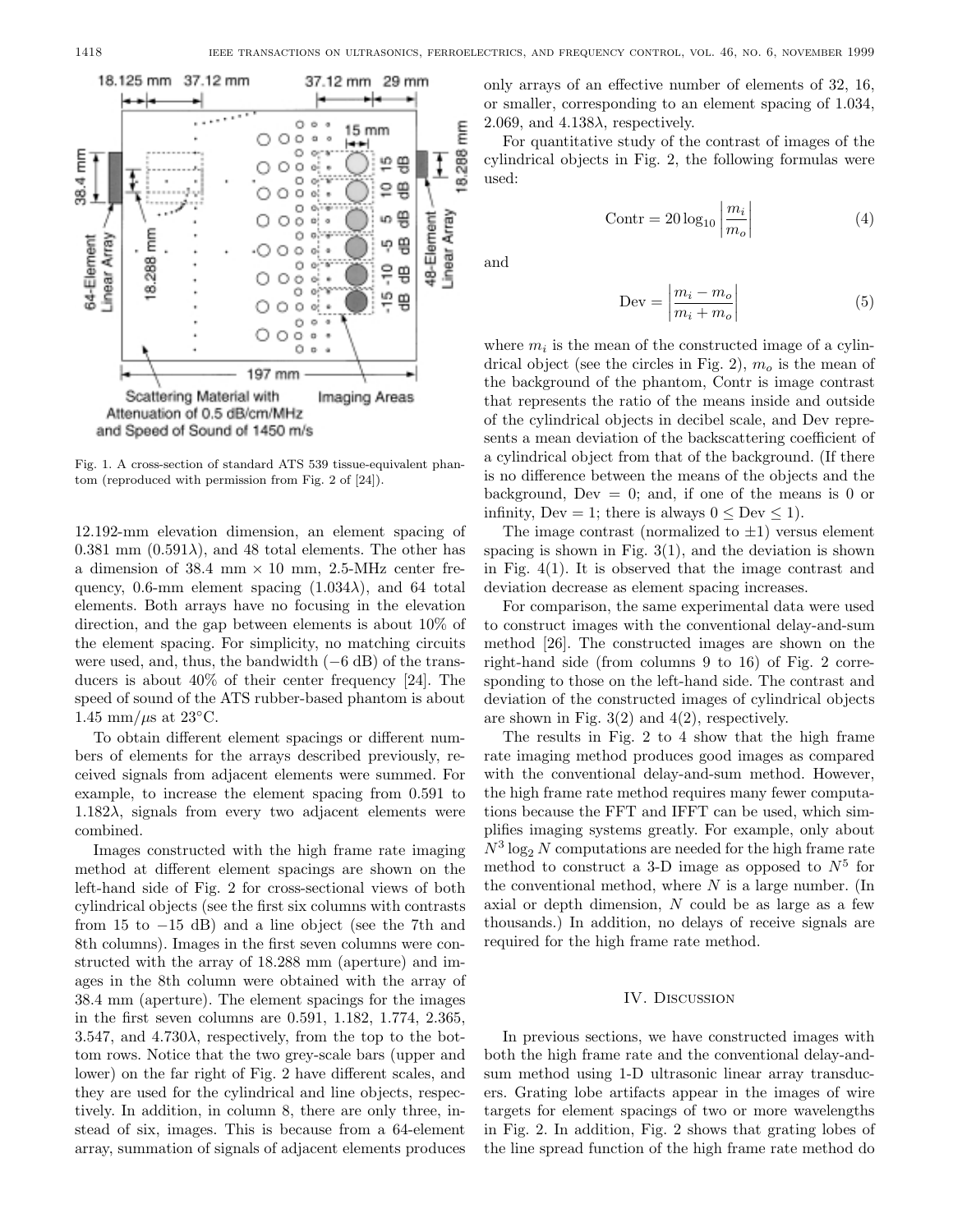

Fig. 2. Images of objects of an ATS phantom constructed experimentally with both the high frame rate and the conventional delay-and-sum [26] methods and with different element spacings. Results of the high frame rate and the conventional methods are shown in the first eight columns and the last eight columns, respectively. Images of various contrasts (15 to −15 dB) relative to the background of the phantom are shown. Images of line objects are also constructed. The element spacing for images of a smaller width (constructed with an array of 18.288 mm aperture) is from 0.591 to  $4.730\lambda$ , from the top to bottom rows, respectively. Images of a larger width (constructed with an array of 38.4 mm aperture) are obtained with an element spacingfrom 1.034 to 4.138λ, from the top to bottom rows, respectively. Notice that the gray scale bars on the far right side are for cystic and line objects, respectively. These scales are fixed for the two types of images for comparison among images.

not affect the image contrast of cylindrical objects significantly if the element spacing is smaller than about  $2.365\lambda$ . Fig.  $3(1)$  and  $4(1)$  show the image quality of the cysts deteriorated greatly only after the element spacing is larger than about  $2.365\lambda$ . The effect of grating lobes is expected to be lessened further if images are constructed at greater depths because grating lobes may be out of the illumination area of the plane wave at these depths (notice that  $z_{\rm min}/D$  is about 0.99 and 1.58 for images of line and cystic targets, respectively, for the array transducer of 18.288 aperture size, and  $z_{min}/D$  is about 0.47 for the 38.4-mm array). These results are valid for both image construction methods.

The resolution of images constructed with the high frame rate method is almost constant over a wide range of element spacing. This means that given an array aperture, the image resolution is almost constant.

From this study, the imaging of small specular targets (simulated by wire in a phantom) are well imaged with element spacing up to  $1.77\lambda$ . For the cyst-like targets that are representative of a more frequently occurring practical medical imaging situation, the high frame rate method can be used with array transducers with an element spacing of about  $2.365\lambda$  without significantly degrading the quality of

constructed images. This is caused by the difference in the  $z_{\rm min}/D$  values of the two groups of images. These results indicate that the number of array elements can be reduced significantly. For example, a fully sampled (element spacing is  $\lambda/2$ ) 128 × 128 2-D array has 16 384 elements. Such an array and its imaging systems are difficult to make with the current technology. With an element spacing of  $2.365\lambda$ and considering that the two perpendicular directions of a 2-D array are independent, the number of elements can be reduced to about 732 and the 2-D array can be constructed with current array technology (assuming that the larger element spacing in diagonal directions of both the fully sampled and the element-reduced 2-D arrays can be ignored).

## V. CONCLUSION

A high frame rate imaging method is recently developed that can be used to construct images at a high frame or volume rate (about 3750 frames/s at a depth of about 200 mm in biological soft tissues), in addition to many other advantages of the new method [23]–[25]. In this paper, experiments were performed to study the relationship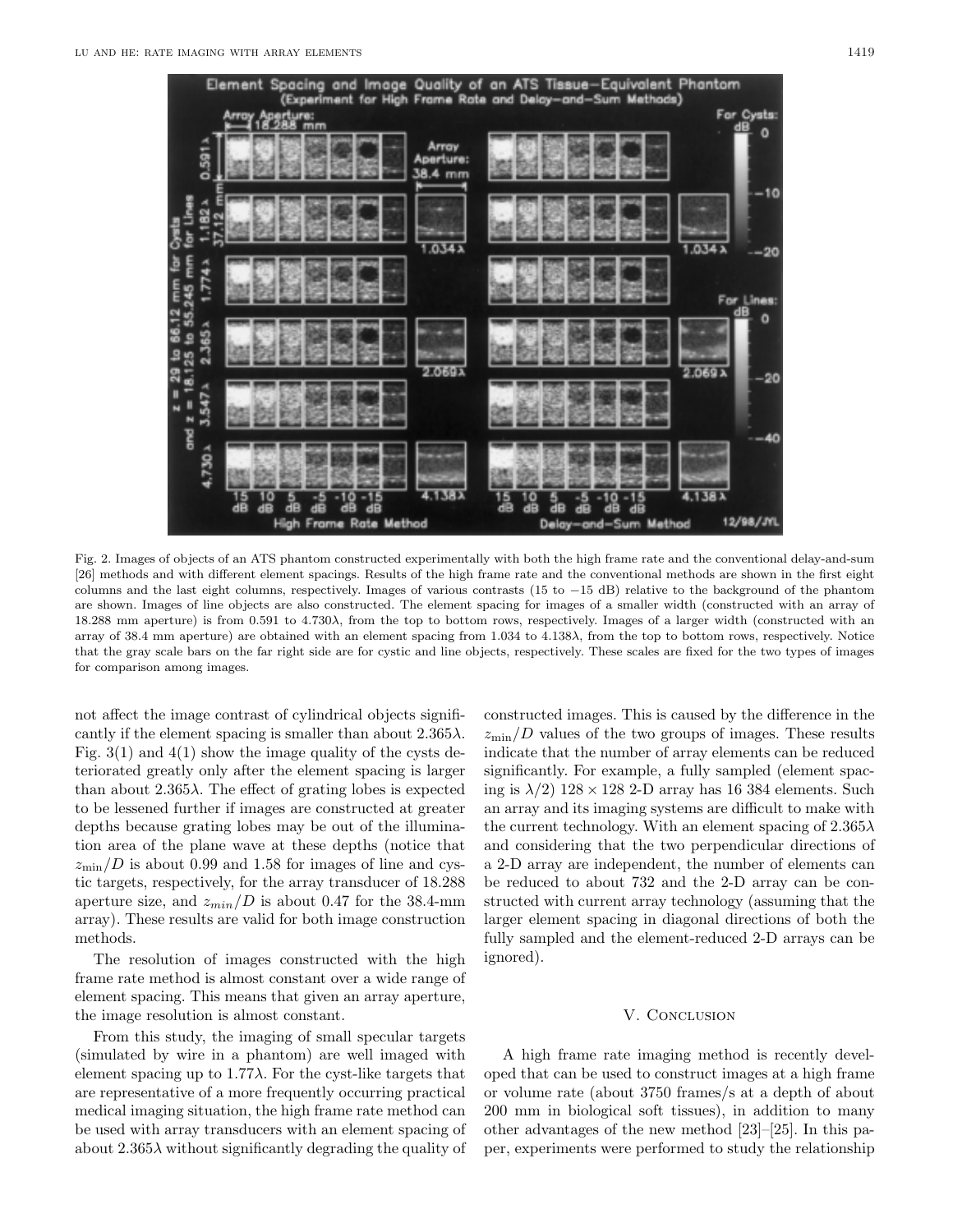

Fig. 3. Normalized contrast as a function of the element spacing of the arrays for various cylindrical objects (see Fig. 2) constructed with (1) the high frame rate and (2) delay-and-sum methods.

between the quality of images constructed with the high frame rate method and the element spacing of array transducers. Results show that array transducers of element spacing as large as  $2.365\lambda$  can be used to construct images of good quality if the object is not too close to the transducer surface (see Fig. 1 and 2). This could reduce the number of elements of a fully sampled  $128 \times 128$  2-D array from 16 384 to about 732, and, thus, imaging systems with the high frame rate method can be greatly simplified.

### **REFERENCES**

- [1] J. A. Stratton, Electromagnetic Theory. New York: McGraw-Hill Book Company, 1941, p. 356.
- [2] J. Durnin, "Exact solutions for nondiffractingbeams. I. The scalar theory," J. Opt. Soc. Amer. A, vol. 4, no. 4, pp. 651-654, 1987.
- [3] J. Durnin, J. J. Miceli, Jr., and J. H. Eberly, "Diffraction-free beams," Phys. Rev. Lett., vol. 58, no. 15, pp. 1499–1501, Apr. 1987.
- [4] Jian-yu Lu and J. F. Greenleaf, "Ultrasonic nondiffracting transducer for medical imaging," IEEE Trans. Ultrason., Ferroelect., Freq. Contr., vol. 37, no. 5, pp. 438–447, Sep. 1990.
- [5] ——, "NondiffractingX waves exact solutions to free-space scalar wave equation and their finite aperture realizations," IEEE Trans. Ultrason., Ferroelect., Freq. Contr., vol. 39, no. 1, pp. 19–31, Jan. 1992.
- [6] ——, "Experimental verification of nondiffractingX waves," IEEE Trans. Ultrason., Ferroelect., Freq. Contr., vol. 39, no. 3, pp. 441–446, May 1992.



Fig. 4. Normalized deviation of images constructed with (1) high frame rate and (2) delay-and-sum methods.

- [7] Jian-yu Lu, HehongZou, and J. F. Greenleaf, "Biomedical ultrasound beam forming," Ultrasound Med. Biol., vol. 20, no. 5, pp. 403–428, Jul. 1994.
- [8] Jian-yu Lu and J. F. Greenleaf, "Pulse-echo imaging using a nondiffracting beam transducer," Ultrasound Med. Biol., vol. 17, no. 3, pp. 265–281, May 1991.
- [9] ——, "Diffraction-limited beams and their applications for ultrasonic imaging and tissue characterization," in New Developments in Ultrasonic Transducers and Transducer Systems, F. L. Lizzi, Ed., pp. 92–119.
- $[10]$  ——, "Evaluation of a nondiffracting transducer for tissue characterization," IEEE 1990 Ultrason. Symp. Proc., vol. 2, pp. 795– 798.
- [11] Jian-yu Lu, Xiao-Liang Xu, Hehong Zou, and J. F. Greenleaf, "Application of Bessel beam for Doppler velocity estimation," IEEE Trans. Ultrason., Ferroelect., Freq. Contr., vol. 42, no. 4, pp. 649–662, Jul. 1995.
- [12] Jian-yu Lu, "Improving accuracy of transverse velocity measurement with a new limited diffraction beam," in IEEE 1996 Ultrason. Symp. Proc., vol. 2, pp. 1255–1260.
- [13] Jian-yu Lu and J. F. Greenleaf, "Producing deep depth of field and depth-independent resolution in NDE with limited diffraction beams," Ultrason. Imag., vol. 15, no. 2, pp. 134–149, Apr. 1993.
- [14] Jian-yu Lu and Shiping He, "Optical X waves communications," Optics Communications, vol. 161, pp. 187–192, Mar. 1999.
- [15] Jian-yu Lu, "High-speed transmissions of images with limited diffraction beams," in Acoustical Imaging, vol. 23, S. Lees and L. A. Ferrari, Ed., New York: Prenum Press, 1997, pp. 249-254.
- [16] J. Ojeda-Castaneda and A. Noyola-lglesias, "Nondiffracting wavefields in grin and free-space," Microwave Opt. Technol. Lett., vol. 3, no. 12, pp. 430–433, Dec. 1990.
- [17] Jian-yu Lu and J. F. Greenleaf, "Theory and acoustic experiments of nondiffractingX waves," in IEEE 1991 Ultrason. Symp. Proc., vol. 2, pp. 1155–1159.